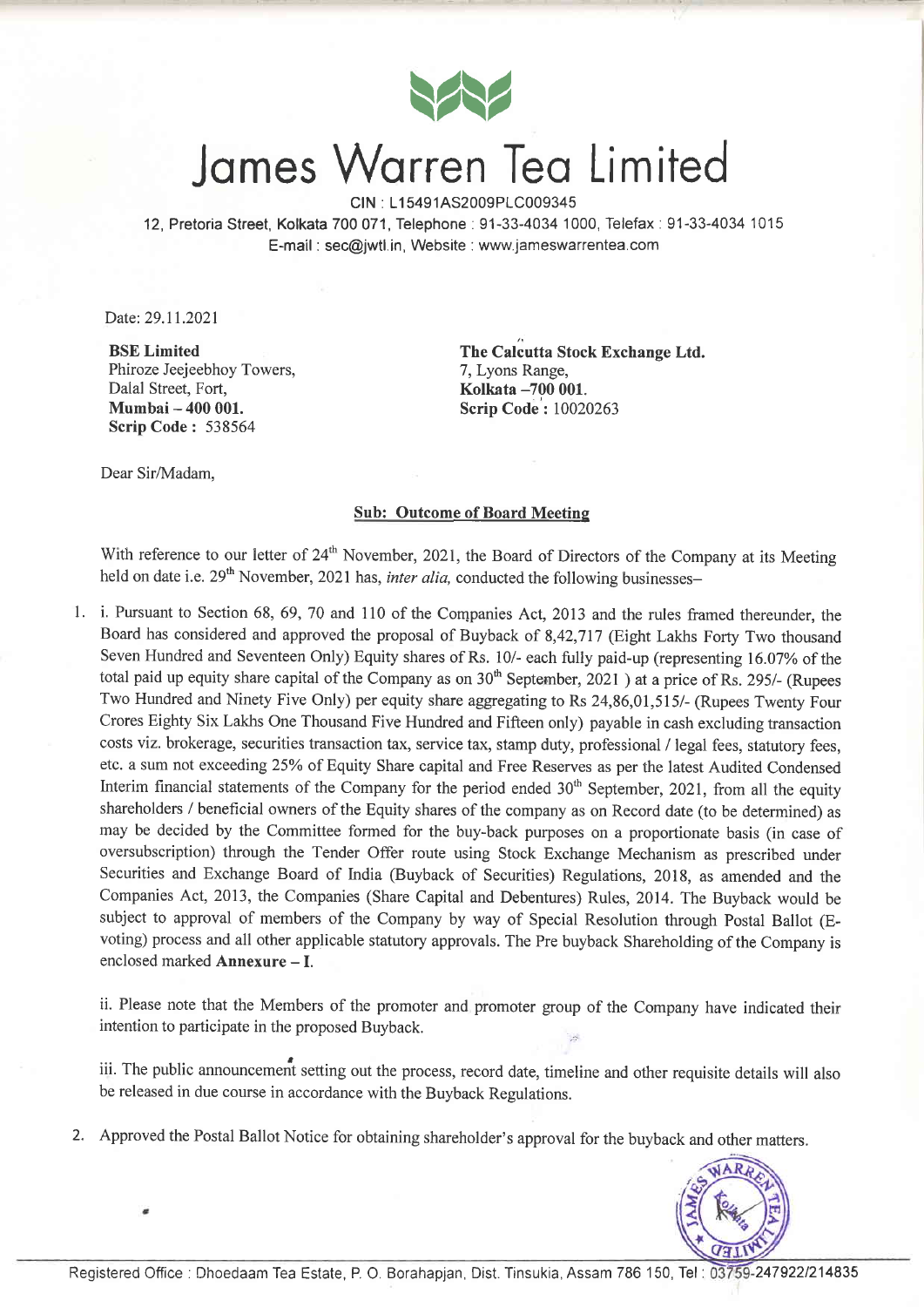

## James Warren Tea Limited

CIN: L15491AS2009PLC009345 12, Pretoria Street, Kolkata 700 071, Telephone : 91-33-4034 1000, Telefax : 91-33-4034 1015 E-mail : sec@jwtl.in, Website : www.jameswarrentea.com

- 3. Accepted the resignation of Ms. Pooja Jaiswal from the office of Company Secretary and the Compliance Officer (KMP) of the Company w.e.f. 29.11.2021.
- 4. Pursuant to Section 203 of Companies Act, 2013 and rules made there under, Regulation 6 of Listing Regulations and based on the recommendation of Nomination and Remuneration Committee, the Board of Directors has approved the appointment Mrs. Ayushi Mundhra'as the Company Secretary and Compliance Officer, designated as KMP of the Company with immediate effect i.e. 29.11.2021. A brief profile of Mrs. Mundhra is enclosed as  $An nexture - II$ .

The Meeting commenced at 03:00 PM and concluded at 03:45 P.M.

Thanking You,

Yours faithfully,

For James Warren Tea Limited Hywehi Hundhra

Avushi Mundhra **Company Secretary** & Compliance Officer

Encl: as above

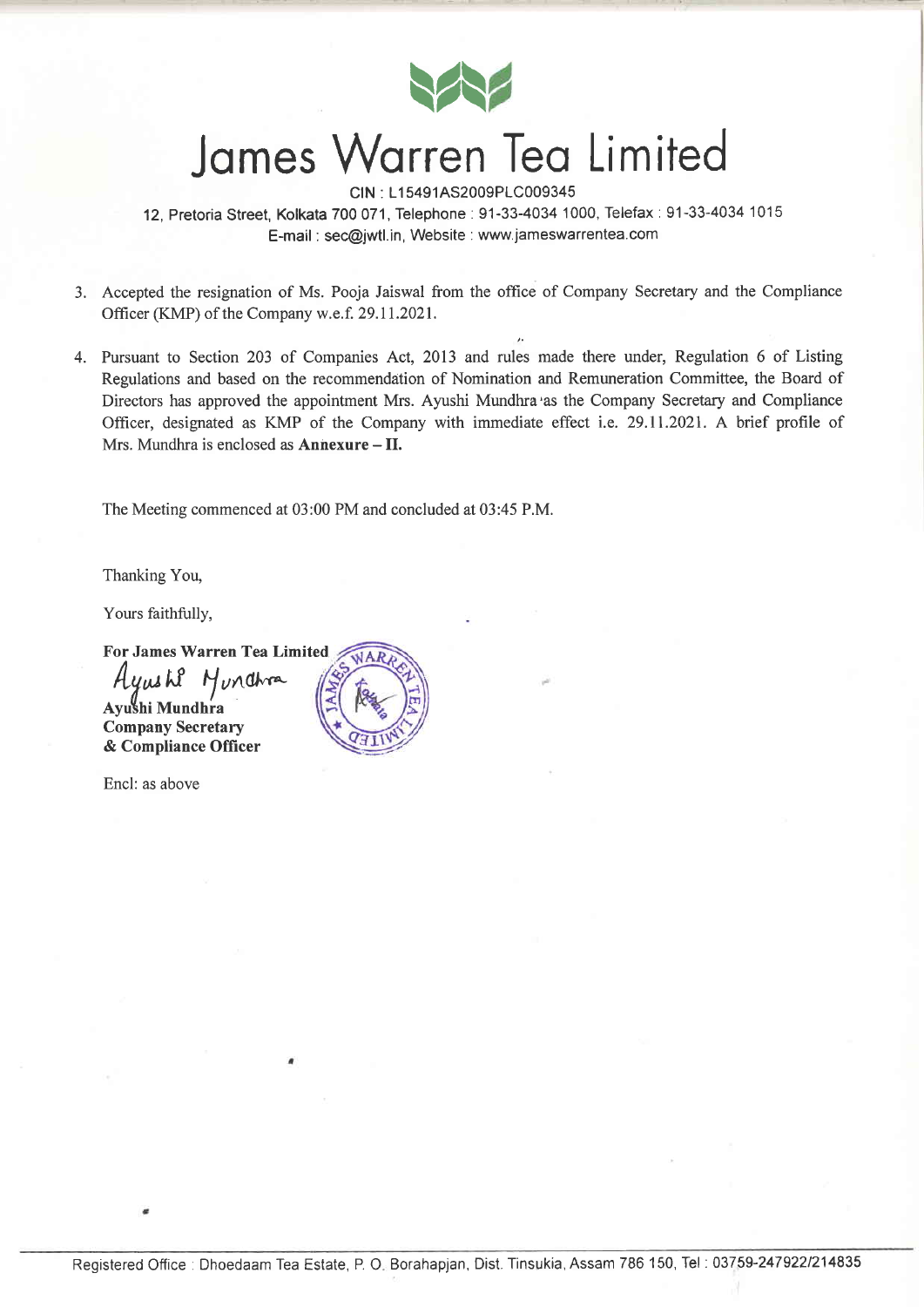

# James Warren Tea Limited

12, Pretoria Street, Kolkata 700 071, Telephone : 91-33-4034 1000, Telefax : 91-33-4034 1015 E-mail : sec@jwtl.in, Website : www.jameswarrentea.com

### Annexure I

Pre Buyback Shareholding Pattern of the Company as on  $30<sup>th</sup>$ 'September, 2021

| <b>Particulars</b><br>$\sim$ |                               | <b>Pre Buyback</b><br>$-1$ |                                                                    |
|------------------------------|-------------------------------|----------------------------|--------------------------------------------------------------------|
|                              | No. of<br><b>Shareholders</b> | <b>No. of Shares</b><br>n. | Shareholding<br>Percentage (%) of<br>the existing share<br>Capital |
| Promoter and Promoter Groups | 3                             | 37,51,139                  | 71.55                                                              |
| Public                       | 8,509                         | 14,91,578                  | 28.45                                                              |
| Total                        | 8,512                         | 52, 42, 717                | 100%                                                               |



 $\frac{1}{4}$